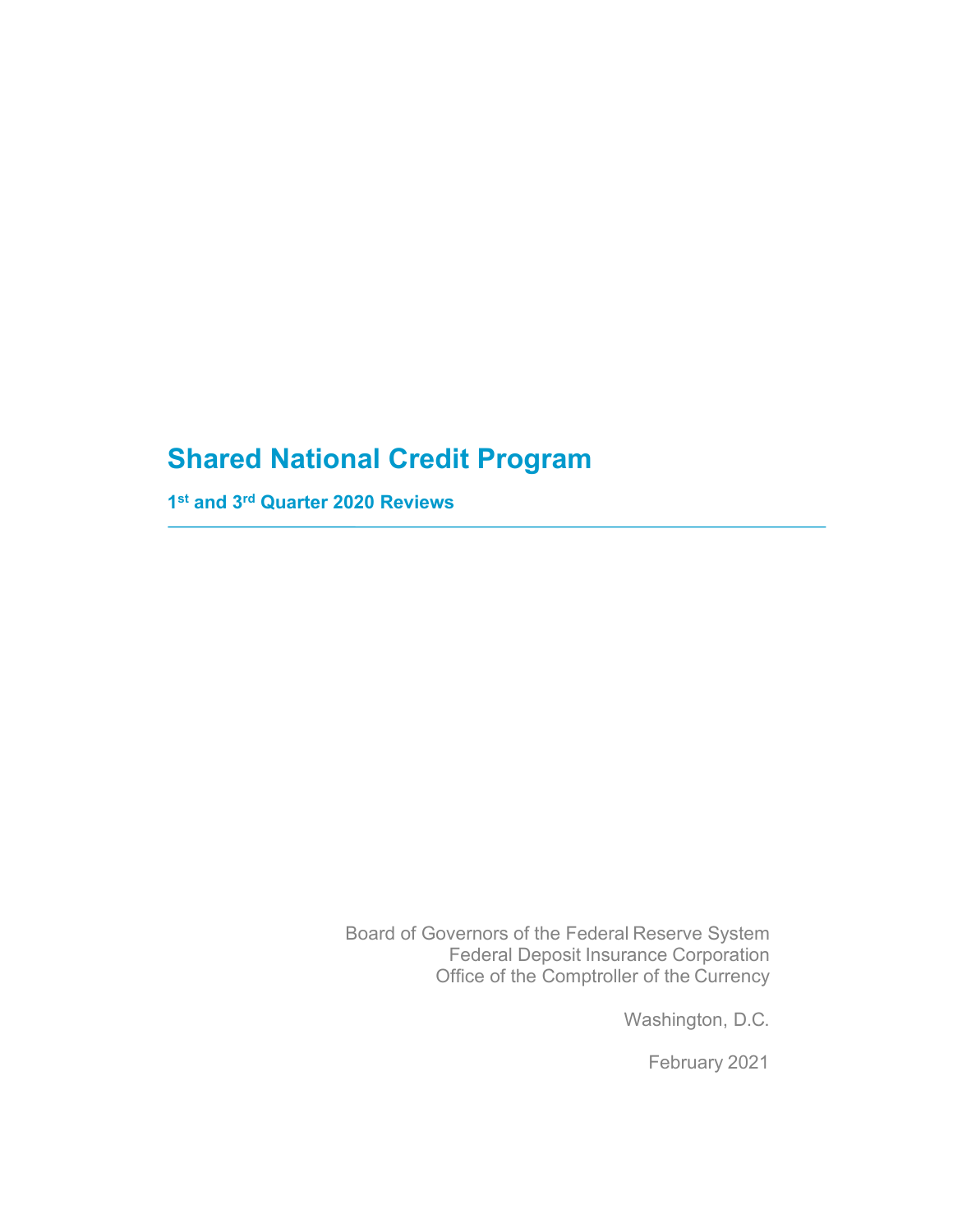# **Table of Contents**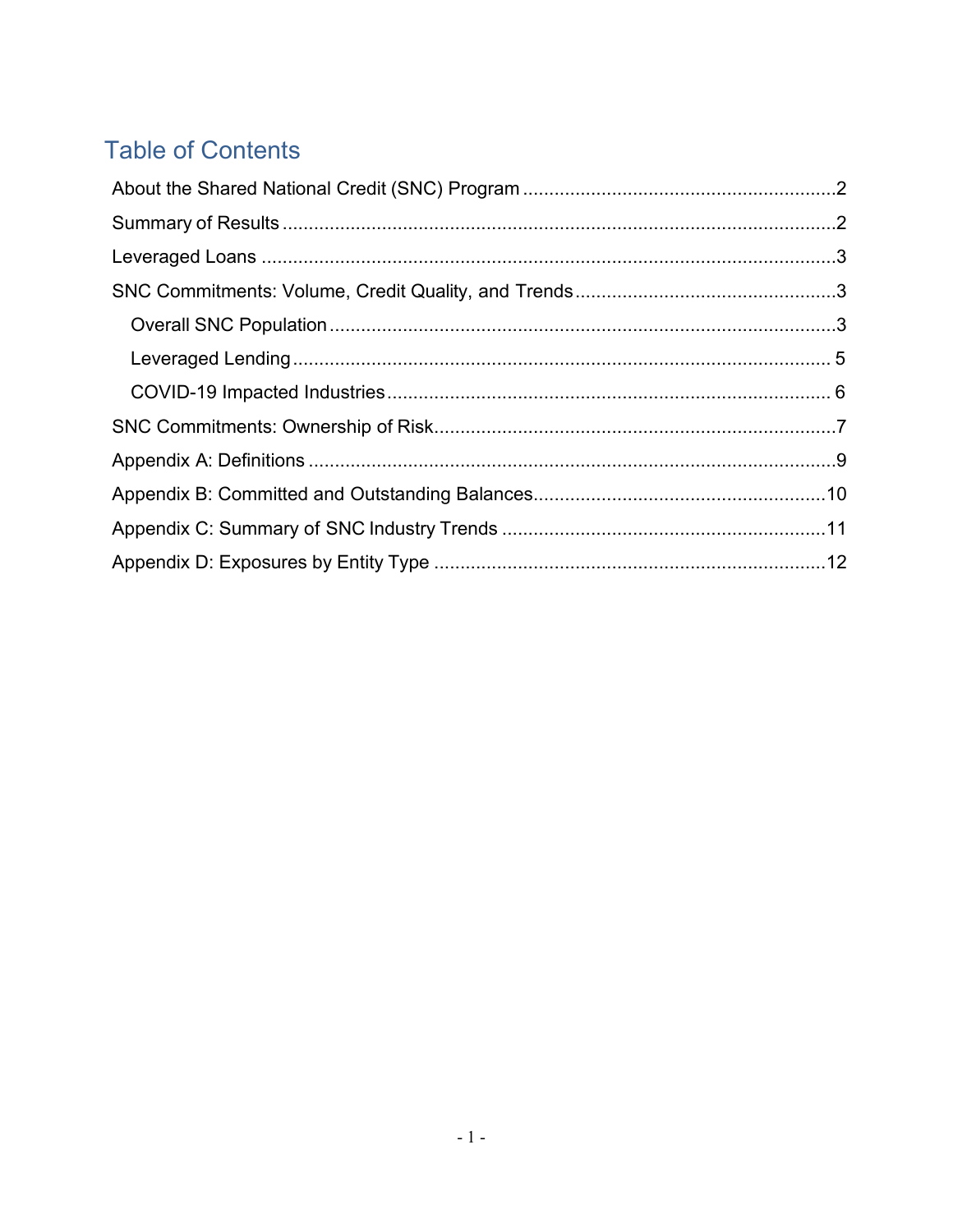### **About the Shared National Credit Program**

The Shared National Credit (SNC) Program assesses risk in the largest and most complex credits shared by multiple regulated financial institutions. The SNC Program is governed by an interagency agreement among the Board of Governors of the Federal Reserve System, the Federal Deposit Insurance Corporation, and the Office of the Comptroller of the Currency (the agencies). The program began in 1977 to review credits with minimum aggregate loan commitments totaling \$20 million or more that were shared by two or more regulated financial institutions (banks). A program modification in 1998 increased the minimum number of regulated financial institutions from two to three. To adjust for inflationand changes in average loan size, the agencies increased the minimum aggregate loan commitment threshold from \$20 million to \$100 million effective January 1, 2018.

SNC reviews are completed in the first and third quarters of the calendar year. Large agent banks receive two reviews each year while most other agent banks receive a single review each year. The results discussed in this document reflect reviews conducted in the first and third quarters of 2020 and primarily cover loan commitments originated on or before June 30, 2020.

Trends and exhibits shown in the report include outstanding loans and commitments by all reporting banks. Although some banks are reviewed twice a year, the agencies will continue to issue a single statement annually that captures combined findings from the previous 12 months. The next statement will be released upon completion of the third quarter 2021 SNC review.

#### <span id="page-2-0"></span>**Summary of Results**

SNC credit risk is high and increased over the last year as a result of COVID-[1](#page-2-1)9.<sup>1</sup> COVID-19 negatively affected the economic environment, and the magnitude and unknown duration of the pandemic has created significant operating challenges and uncertainty for many borrowers, with a substantial increase in defaults and downgrades.

Special mention and classified SNC commitments rose significantly from 6.9 percent in 2019 to 1[2](#page-2-2).4 percent in 2020.<sup>2</sup> The volume of SNC commitments with the lowest supervisory ratings (special mention and classified<sup>[3](#page-2-3)</sup>) continue to be concentrated in transactions that agent banks identified and reported as leveraged loans. The increase in non-pass commitments was largely because of borrowers in industries heavily affected by COVID-19, such as entertainment and recreation, oil and gas, real estate, retail, and transportation services. Although U.S. and foreign banks own the largest share of SNC commitments, including the majority of SNC commitments to borrowers in the COVID-19 impacted industries, nonbanks hold the largest share of special mention and classified loans.

Prior to the onset of COVID-19, credit risk in bank-identified leveraged loan structures accumulated through the long period of economic expansion. Credit risk management practices, including risk limit frameworks, adopted during the economic expansion are being tested during the current economic downturn. Recognition of the changing credit environment is evident in the volume of bank-initiated risk-rating changes. Many agent banks have strengthened their risk management

<span id="page-2-1"></span><sup>&</sup>lt;sup>1</sup> National Emergency concerning the novel coronavirus disease (COVID-19) outbreak declared March 13, 2020.

<span id="page-2-2"></span> $<sup>2</sup>$  In response to the increase in loan risks, FDIC-insured institutions substantially increased their loan loss reserves from March 31 to</sup> September 30 of 2020, and the aggregate tier 1 risk-based capital ratio reported on the FDIC Quarterly Banking Profile rose by nearly a percentage point.

<span id="page-2-3"></span> $3\overline{3}$  Special mention and classified commitments are defined in appendix A.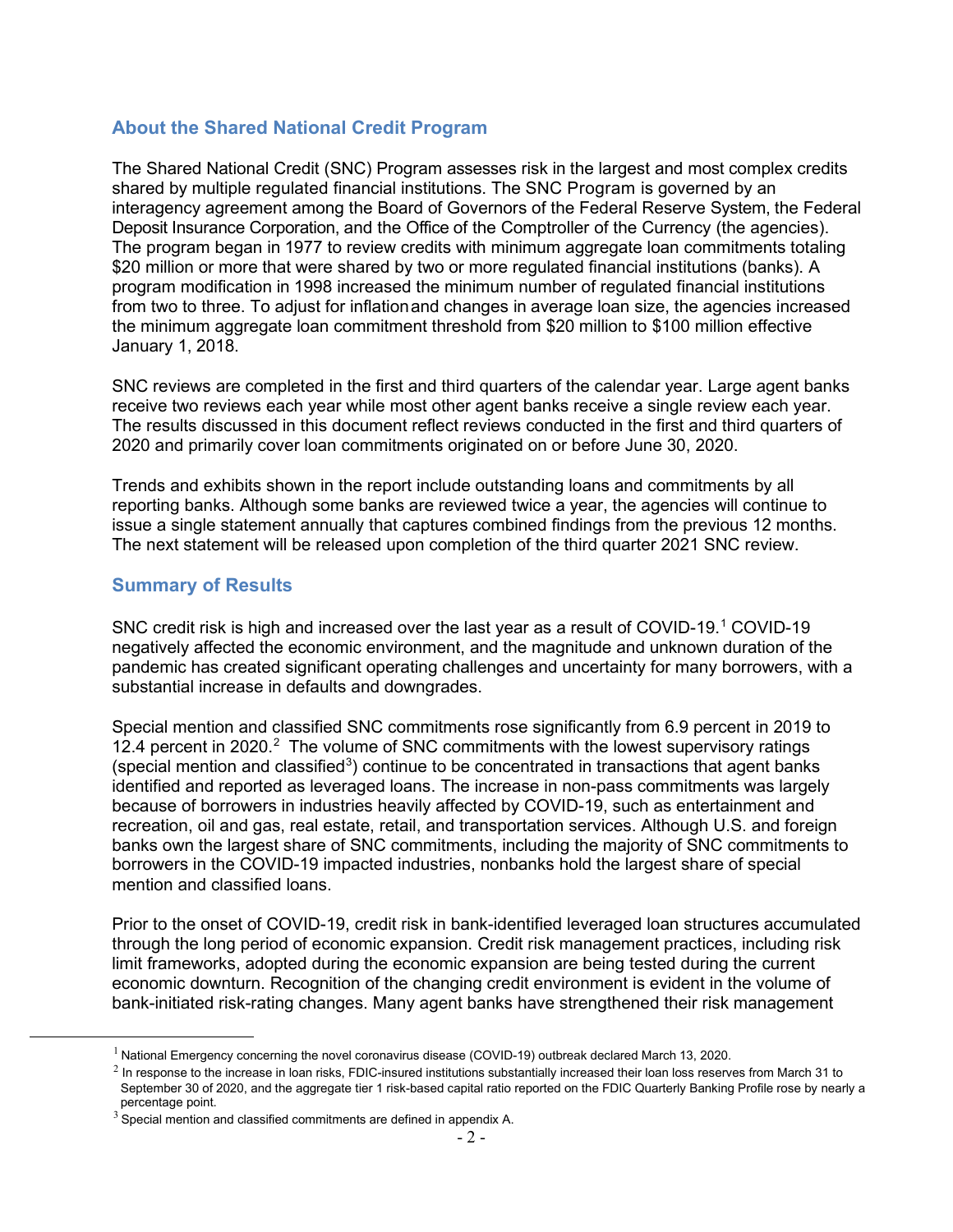systems since the prior downturn and are better equipped to measure and monitor risks associated with leveraged loans in the current environment.

#### <span id="page-3-0"></span>**Leveraged Loans**

Credit risk associated with leveraged lending is high and increasing. While leveraged loans comprise nearly half the SNC population, they represent a disproportionately high level of the total special mention and classified exposures. The previous SNC reviews found that many loans possess weak structures. These structures often contain layered risks and include some combination of high leverage, aggressive repayment assumptions, weakened covenants, or permissive borrowing terms that allow borrowers to increase debt, including draws on incremental facilities.

The volume of leveraged transactions exhibiting these layered risks increased significantly over the past several years as strong investor demand for loans enabled borrowers to obtain less restrictive terms. The accumulated risks in these transactions and the economic impact of COVID-19 have contributed to a significant increase in special mention and classified exposures. Borrowers with elevated leverage are especially vulnerable as they often have reduced financial flexibility to absorb or respond to external challenges such as the COVID-19 pandemic. The agencies focused on assessing the impact of layered risks in leveraged lending transactions and the appropriateness of credit risk management practices in adapting to the changing environment.

Nonbank entities continue to participate in the leveraged lending market as these firms seek investor return via purchased credit exposure. These nonbank entities hold a significant portion of non-pass leveraged commitments and non-investment<sup>[4](#page-3-2)</sup> grade equivalent leveraged term loans, while the SNC leveraged exposure held at banks is primarily comprised of investment grade equivalent revolving facilities. However, the agencies note these investment preferences are not universal as some banks seek higher yields in the current low rate environment.

Banks that originate and participate in leveraged lending transactions, and manage risks well, employ risk management processes that adhere to regulatory safety and soundness standards and adapt to changing economic conditions. In the current credit environment, effective risk management processes would ensure that repayment capacity assessments are based on realistic assumptions of economic recovery and appropriately incorporate new debt that many borrowers added to build liquidity as a result of COVID-19 economic stress. Portfolio management and stress testing processes should consider that loss and recovery rates may differ from historical experience, and risks identified in stress tests should be measured against their potential impact on capital and earnings.

### <span id="page-3-1"></span>**SNC Commitments: Volume, Credit Quality, and Trends**

#### **Overall SNC Population**

The 2020 SNC population totaled \$5.1 trillion in commitments. Total commitments increased by \$242 billion, or 5.0 percent, from the third quarter of 2019 to the third quarter of 2020 and resulted in no material shift in portfolio composition. The number of borrowers and facilities increased modestly again in 2020 after a sizable decline in 2018 because of the increase in the minimum commitment threshold to \$100 million that was effective January 1, 2018 (see exhibit 1). The agencies continue

<span id="page-3-2"></span><sup>4</sup> The terms "non-investment grade" and "investment grade" as used in this document are based on bank-provided facility-level equivalent ratings.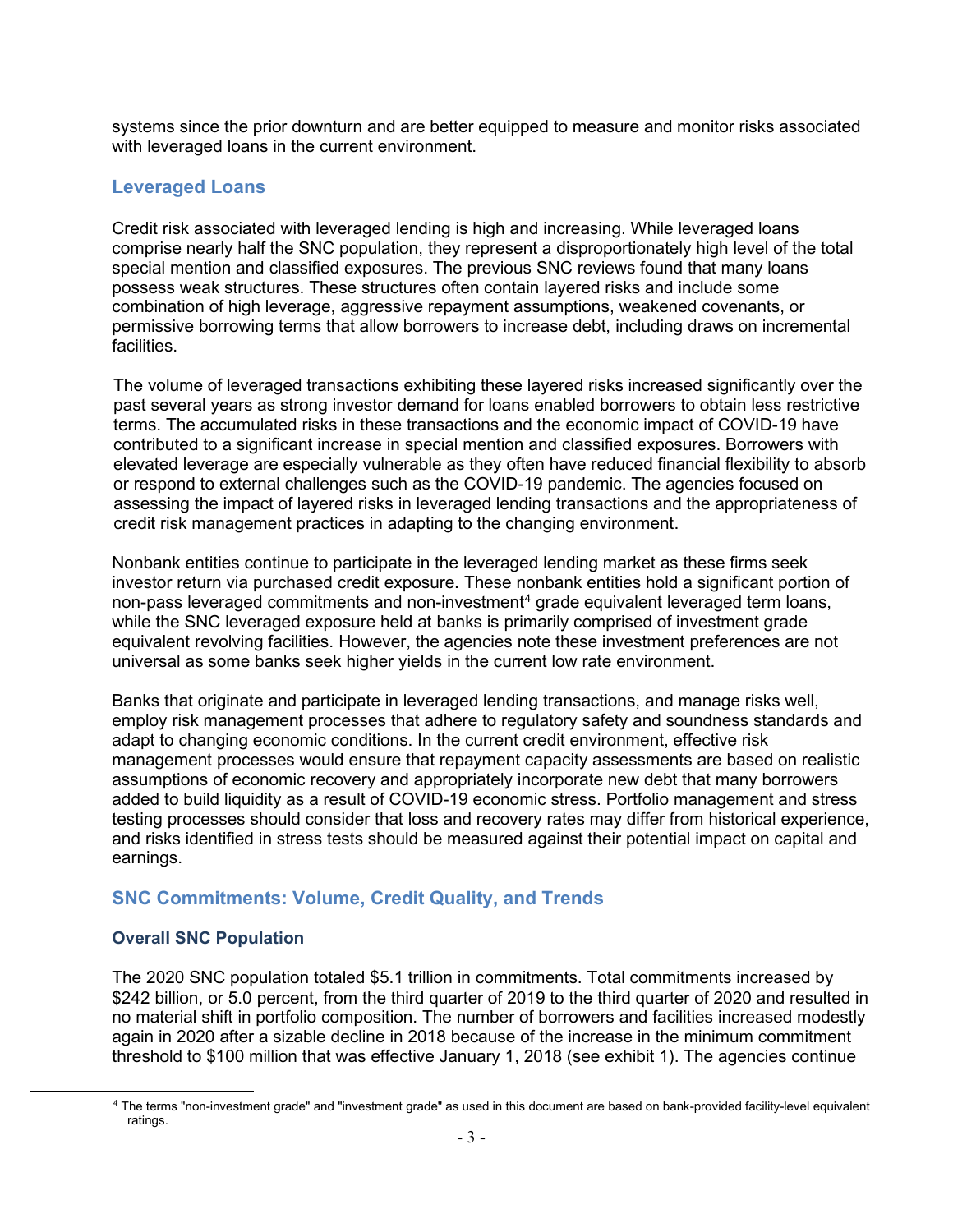to select SNC transactions to review using a risk-based sampling approach, which in 2020 focused on bank-identified leveraged loans, special mention and classified loans, and loans to obligors in COVID-19 impacted industries. Asset quality measures and trends in the composition of SNC commitments by major industry group<sup>[5](#page-4-0)</sup> are provided in appendix C.



See exhibit 1 for trends in SNC commitments and number of facilities.

**Exhibit 1: Overall Credit Facilities and Commitment Trends**

Note: The decline in the number of SNC facilities between 2017 and 2018 mainly reflects the minimum commitment increase from \$20 million to \$100 million.

#### Exhibit 2 details the year-over-year changes in aggregate SNC commitment amounts.

|                                                                                              | 3Q 2019<br>(\$Billions) | 3Q 2020<br>(\$Billions) | 3Q 2020<br>vs. 3Q<br>2019<br>(\$Billions) | 3Q<br>2020<br><b>vs. 3Q</b><br>2019<br>(%) |
|----------------------------------------------------------------------------------------------|-------------------------|-------------------------|-------------------------------------------|--------------------------------------------|
| <b>SNC Total Commitments</b>                                                                 | \$4.830.4               | \$5.072.2               | \$241.8                                   | 5.0%                                       |
| <b>SNC Total Outstanding</b>                                                                 | \$2,358.8               | \$2,620.0               | \$261.3                                   | 11.1%                                      |
| <b>SNC Total Borrowers (#)</b>                                                               | 5.474                   | 5.652                   | 178                                       | 3.3%                                       |
| <b>SM and Classified</b><br><b>Commitments</b>                                               | \$335.4                 | \$629.8                 | \$294.4                                   | 87.8%                                      |
| <b>SM Commitments</b>                                                                        | \$131.2                 | \$263.9                 | \$132.7                                   | 101.1%                                     |
| <b>Classified Commitments</b>                                                                | \$204.1                 | \$365.9                 | \$161.8                                   | 79.2%                                      |
| Non-Accrual<br><b>Commitments</b><br>Note: Numbers may not add to totals because of rounding | \$39.3                  | \$67.4                  | \$28.0                                    | 71.2%                                      |

#### **Exhibit 2: SNC Summary Statistics**

Note: Numbers may not add to totals because of rounding.

<span id="page-4-0"></span><sup>5</sup> The agencies introduced industry data in 2008 that presented industries vertically along product origination and distribution lines. The review places credits in seven primary sectors, largely following the outline of the 2017 U.S. Census Bureau North American Industry Classification System codes (see appendix C).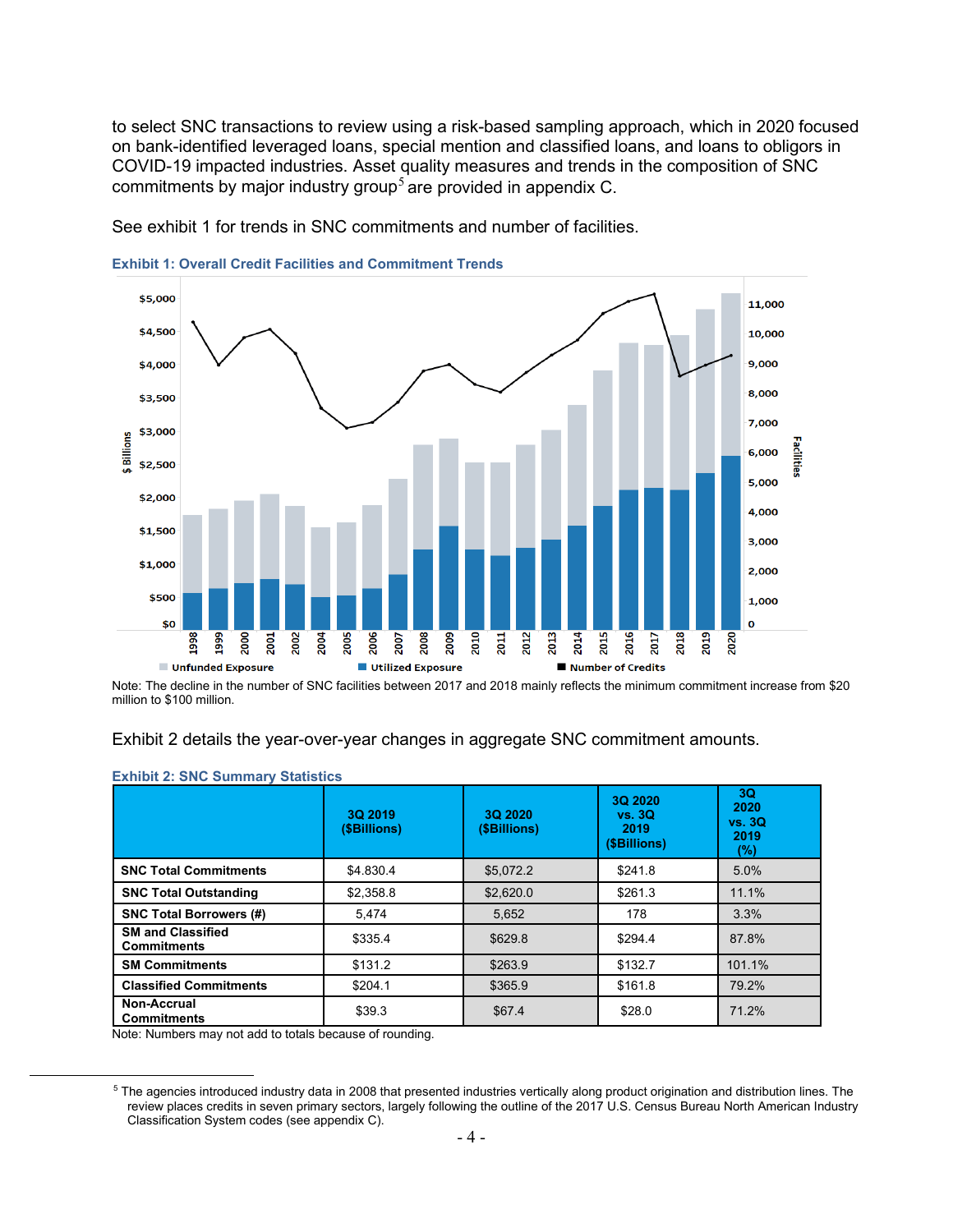Exhibit 3 shows trends in the dollar volume of special mention plus classified commitments and that volume as a percentage of total commitments. The dollar volume of special mention plus classified commitments increased significantly from 2019. While the dollar volume is similar to the level reached in the last period of economic stress in 2009, the percent of special mention plus classified commitments remains well below the peak. Overall, special mention plus classified commitments now represent 12.4 percent of total commitments, with a classified rate of 7.2 percent and a special mention rate of 5.2 percent.



#### **Leveraged Lending**

Agent bank-identified leveraged loan commitments represent 48 percent of total SNC commitments, 66 percent of special mention commitments, and 78 percent of classified commitments. Total agent bank-identified leveraged loan commitments saw a nominal increase during the past year. Agent bank-identified leveraged lending remains a primary focus of SNC review samples given the volume, asset quality, and layered underwriting risk within the segment. The 2020 SNC samples covered 35 percent of agent bank-identified leveraged borrowers and 43 percent of agent bankidentified leveraged lending commitments (see exhibit 4).

|                                                            | 3Q 2019 SNC<br><b>Review</b><br>(\$Billions) | 3Q 2020 SNC<br><b>Review</b><br>(\$Billions) | 2020 vs.<br>2019<br>(\$Billions) |
|------------------------------------------------------------|----------------------------------------------|----------------------------------------------|----------------------------------|
| <b>SNC Leveraged Lending Commitments</b>                   | \$2.386.0                                    | \$2.438.7                                    | \$52.7                           |
| <b>Sampled SNC Leveraged Lending</b><br><b>Commitments</b> | \$858.9                                      | \$1,058.9                                    | \$200.0                          |
| <b>SNC Leveraged Lending Borrowers (#)</b>                 | 2,248                                        | 2.249                                        |                                  |
| <b>Sampled SNC Leveraged Lending</b><br>Borrowers (#)      | 702                                          | 781                                          | 79                               |

| <b>Exhibit 4: Agent Bank Identified Leveraged Lending Exposure and Review Sample</b> |  |  |  |  |
|--------------------------------------------------------------------------------------|--|--|--|--|
|                                                                                      |  |  |  |  |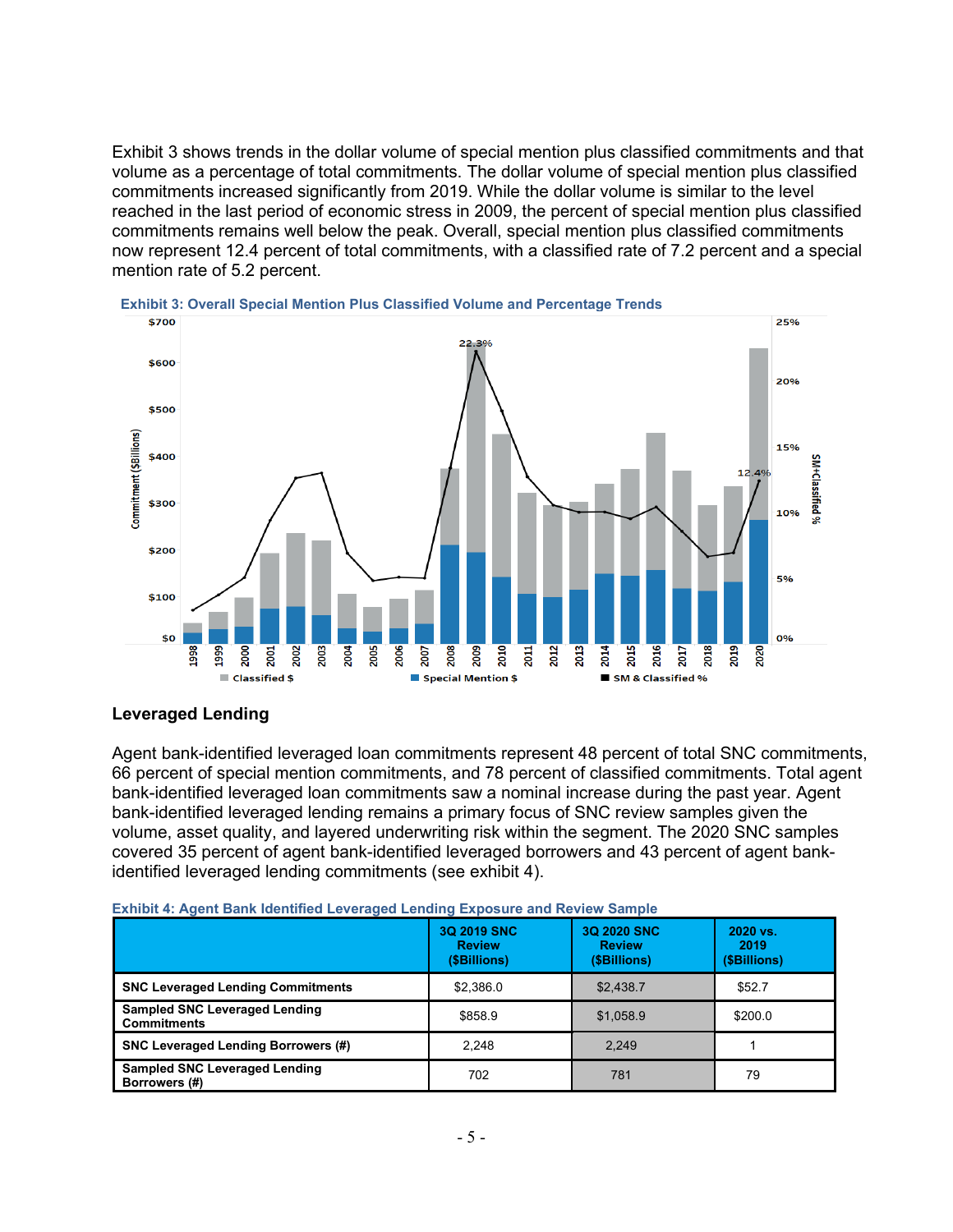Banks hold \$1.5 trillion or 63 percent of agent bank-identified leveraged loans, most of which consists of higher rated and investment grade equivalent revolvers. Nonbanks primarily hold non-investment grade equivalent term loans (see exhibit 5).

| <b>Agent Bank-Identified Leveraged Lending</b> | 3Q 2020 Bank Owned<br>(\$Billions) | <b>3Q 2020 Nonbank</b><br><b>Owned</b><br>(\$Billions) |
|------------------------------------------------|------------------------------------|--------------------------------------------------------|
| <b>Investment Grade - Revolver</b>             | \$698.9                            | \$14.7                                                 |
| Investment Grade - Term Loan                   | \$157.4                            | \$30.6                                                 |
| Non-Investment Grade - Revolver                | \$486.0                            | \$21.6                                                 |
| Non-Investment Grade - Term Loan               | \$171.0                            | \$840.2                                                |
| Total                                          | \$1,513.3                          | \$907.1                                                |

**Exhibit 5: Agent Bank Identified Leveraged Lending by Ownership, Credit Type and Quality** 

Note: The phrases "non-investment grade" and "investment grade" are based on bank-provided facility-level equivalent ratings.

#### <span id="page-6-0"></span>**COVID-19 Impacted Industries**

Economic stresses brought on by COVID-19 had a significant impact on obligors within the SNC population (see exhibit 6). While the pandemic impacted many obligors, the level of risk was magnified in leveraged lending transactions when the obligor was operating in a COVID-19 impacted industry. The special mention and classified rate in this segment rose from 13.5 percent to 29.2 percent between third quarter 2019 and third quarter 2020. Total commitments to borrowers in industries significantly affected by COVID-19 totaled \$1.1 trillion or 21.6 percent of total SNC commitments.



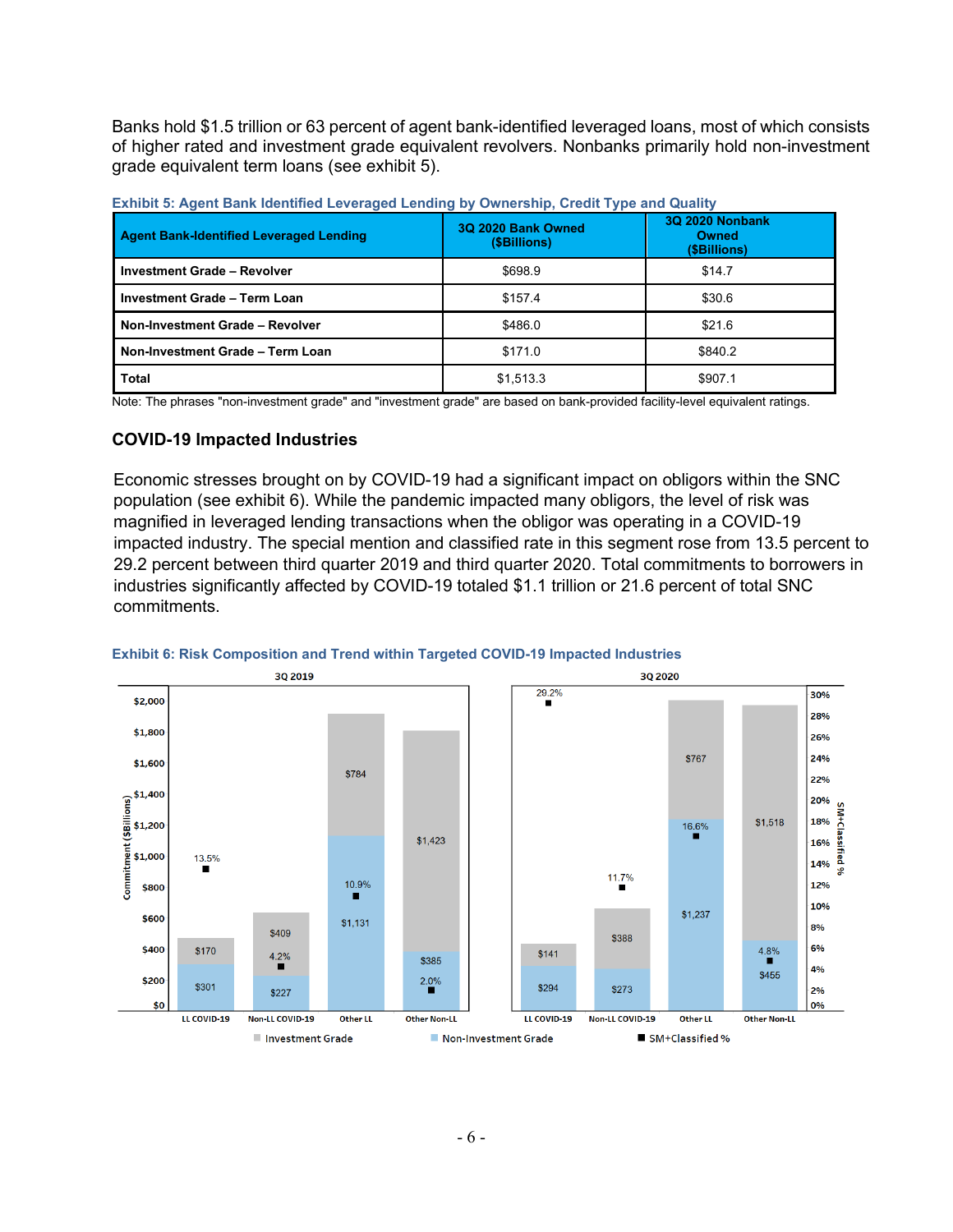Exhibit 7 illustrates specific industries adversely affected by COVID-19. The volume of special mention and classified commitments within these industries increased significantly in 2020. Most notably COVID-19 has affected the oil and gas, entertainment and recreation, and transportation services sectors. The agencies will monitor these at-risk industries.





### **SNC Commitments: Ownership of Risk**

As has been the case for several years, U.S. banks hold the largest amount of SNC commitments, followed by foreign bank organizations (FBOs) and nonbanks (see exhibit 8).

| <b>Lender Type</b> | 3Q 2019<br><b>Commitments</b><br>(\$Billions) | 3Q 2020<br><b>Commitments</b><br>(\$Billions) | 3Q 2019<br><b>Commitments</b><br>(%) | 3Q 2020<br><b>Commitments</b><br>(%) |
|--------------------|-----------------------------------------------|-----------------------------------------------|--------------------------------------|--------------------------------------|
| <b>U.S. Banks</b>  | \$2.144.9                                     | \$2.257.9                                     | 44.4%                                | 44.5%                                |
| <b>FBOs</b>        | \$1.618.1                                     | \$1,686.9                                     | 33.5%                                | 33.3%                                |
| <b>Nonbanks</b>    | \$1,067.4                                     | \$1,127.4                                     | 22.1%                                | 22.2%                                |
| <b>Total</b>       | \$4,830.4                                     | \$5,072.2                                     | 100.0%                               | 100.0%                               |

|  | <b>Exhibit 8: Distribution of SNC Commitments by Lender Type</b> |  |  |
|--|------------------------------------------------------------------|--|--|
|  |                                                                  |  |  |

Note: Nonbanks primarily include collateralized loan obligations, loan funds, investment managers, insurance companies, and pension funds. Numbers may not add to totals because of rounding.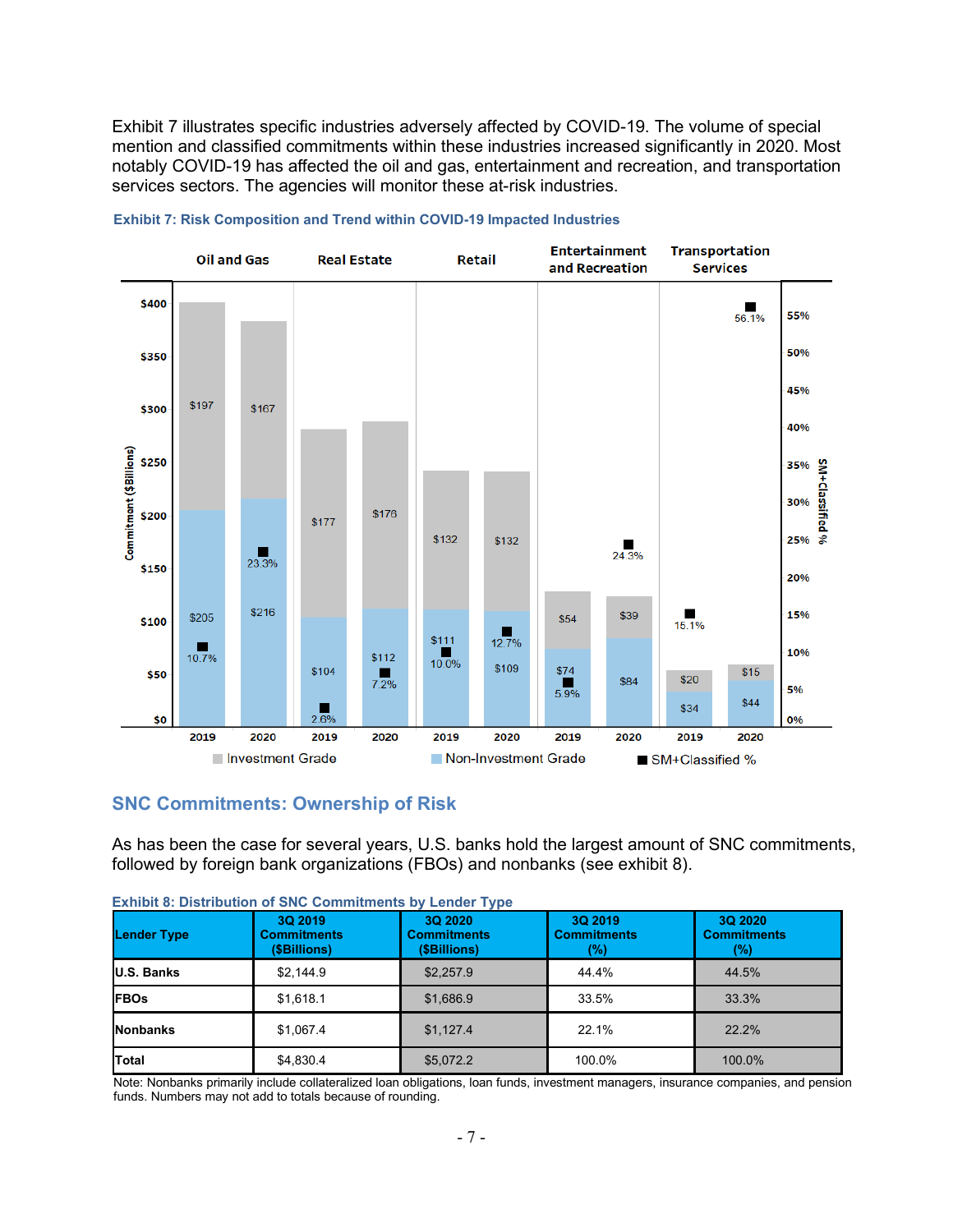Nonbanks continue to hold a disproportionate share of all loan commitments rated below a supervisory pass (see exhibit 9). However, the gap is narrowing as banks' share of special mention and classified credits have increased from 35 percent in 2019 to 45 percent in 2020. The increase at U.S. Banks and FBOs relative to nonbanks is largely due to downgrades in oil and gas and other COVID-19 impacted obligors that tend to be held more widely by banks.

| <b>Lender</b><br><b>Type</b> | 3Q 2020<br><b>Special Mention and</b><br><b>Classified</b><br>(\$Billions by owner) | <u>EXHIDICA: DISCHDULON OF ONO ODGCIAL MIGHLION AND ORGGINGO ODININIUMENTS DY EGNOGL TYPG</u><br>3Q 2020<br><b>Special Mention and</b><br><b>Classified</b><br>(% by owner) | 3Q 2020<br><b>Special Mention and</b><br><b>Classified</b><br>(% of total Committed<br>by owner) |
|------------------------------|-------------------------------------------------------------------------------------|-----------------------------------------------------------------------------------------------------------------------------------------------------------------------------|--------------------------------------------------------------------------------------------------|
| U.S.<br><b>Banks</b>         | \$153.4                                                                             | 24.4%                                                                                                                                                                       | 6.8%                                                                                             |
| <b>FBOs</b>                  | \$127.0                                                                             | 20.2%                                                                                                                                                                       | 7.5%                                                                                             |
| <b>Nonbanks</b>              | \$349.4                                                                             | 55.4%                                                                                                                                                                       | 31.0%                                                                                            |
| <b>Total</b>                 | \$629.8                                                                             | 100.0%                                                                                                                                                                      | 12.4%                                                                                            |

**Exhibit 9: Distribution of SNC Special Mention and Classified Commitments by Lender Type**

Note: Nonbanks also hold \$19.1 billion or 53.4 percent of all nonaccrual loans. Numbers may not add to totals because of rounding.

Details on supervisory definitions, outstanding balances, industry trends, and exposure by entity type can be found in the appendixes of this document.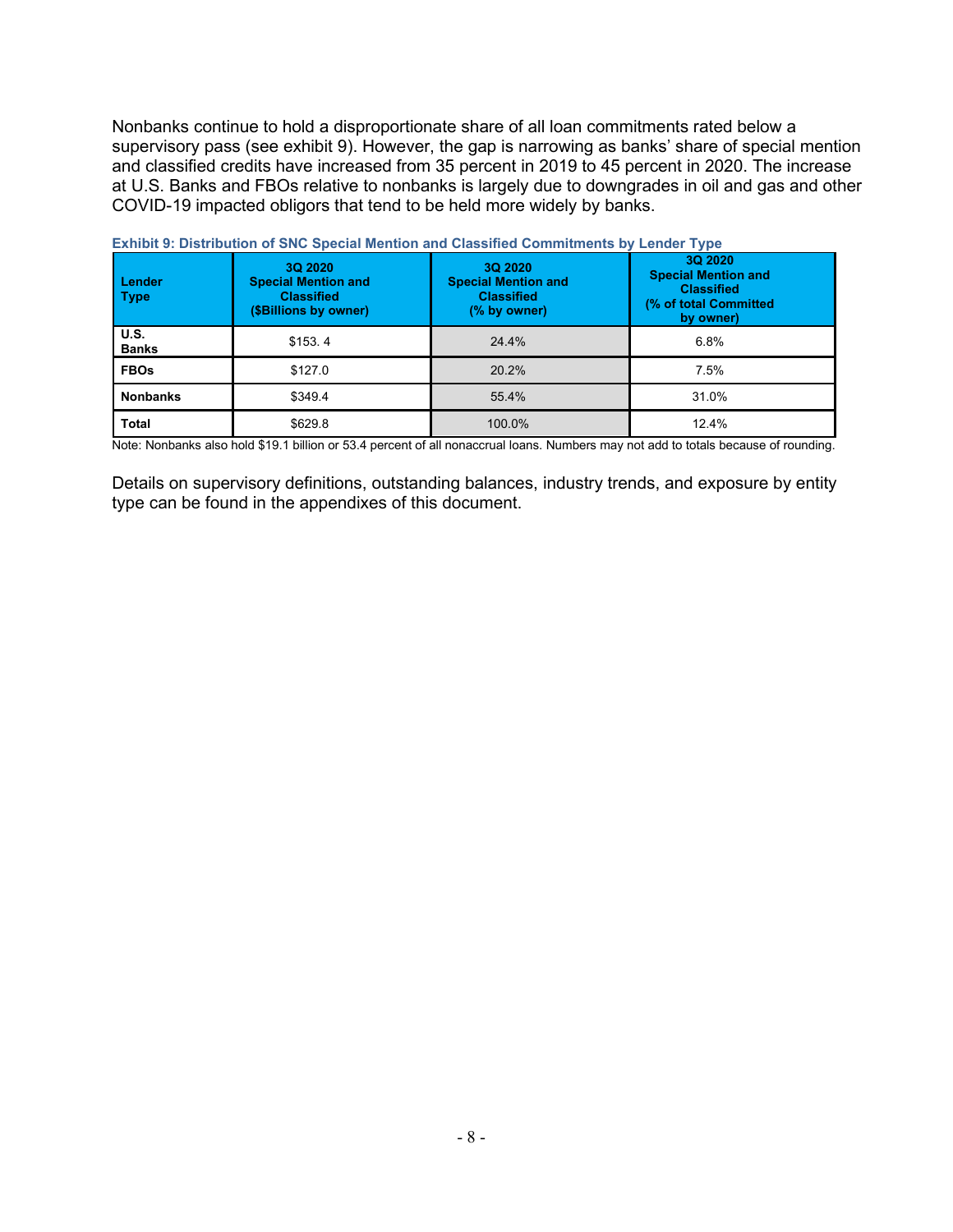## <span id="page-9-0"></span>**Appendix A: Definitions**

**Classified commitments:** Classified commitments include commitments rated substandard, doubtful, and loss. The agencies' uniform loan classification standards and review manuals define these risk rating classifications.

**COVID-19 Impacted Industries:** COVID-19 Impacted Industries include entertainment and recreation, oil and gas, real estate, retail, and transportation services.

**Credit facilities:** Credit facilities include syndicated loans and loan commitments, letters of credit, commercial leases, and other forms of credit. Commitment amounts include both drawn and undrawn portions of the loans or facilities. The SNC review reports only the par amounts of commitments, which may differ from the amounts at which loans are carried by investors.

**Doubtful:** Doubtful commitments have all the weaknesses of commitments classified substandard with the added characteristic that the weaknesses make collection or liquidation in full, on the basis of available current information, highly questionable and improbable.

**Loss:** Commitments classified as loss are uncollectible and of so little value that their continuance as bankable commitments is not warranted. Amounts classified as loss should be promptly charged off. This classification does not mean that there is no recovery or salvage value, but rather that it is not practical or desirable to defer writing off these commitments, even though some value may be recovered in the future.

**Nonaccrual:** Nonaccrual loans are defined for regulatory reporting purposes as loans and lease financing receivables that are required to be reported on a nonaccrual basis because (a) they are maintained on a cash basis owing to a deterioration in the financial position of the borrower, (b) payment in full of interest or principal is not expected, or (c) principal or interest has been in default for 90 days or longer, unless the obligation is both well secured and in the process of collection.

**Non-pass loan:** A non-pass loan is any loan rated special mention, substandard, doubtful, or loss.

**Pass:** A credit that is in good standing and is not rated special mention or classified in any way.

**Shared National Credit (SNC):** A SNC is any loan or formal commitment, and any asset such as real estate, stocks, notes, bonds, and debentures taken as debts previously contracted, extended to borrowers by a federally supervised institution, its subsidiaries, and affiliates, that aggregates to \$100 million or more and is shared by three or more unaffiliated federally supervised institutions, or a portion of which is sold to two or more such institutions.

**Special mention:** Special mention commitments have potential weaknesses that deserve management's close attention. If left uncorrected, these potential weaknesses could result in further deterioration of the repayment prospects or in the institution's credit position in the future. Special mention commitments are not adversely classified and do not expose institutions to sufficient risk to warrant adverse rating.

**Substandard:** Substandard commitments are inadequately protected by the current sound worth and paying capacity of the obligor or of the collateral pledged, if any. Substandard commitments have well-defined weaknesses that jeopardize the liquidation of the debt and present the distinct possibility that the institution will sustain some loss if deficiencies are not corrected.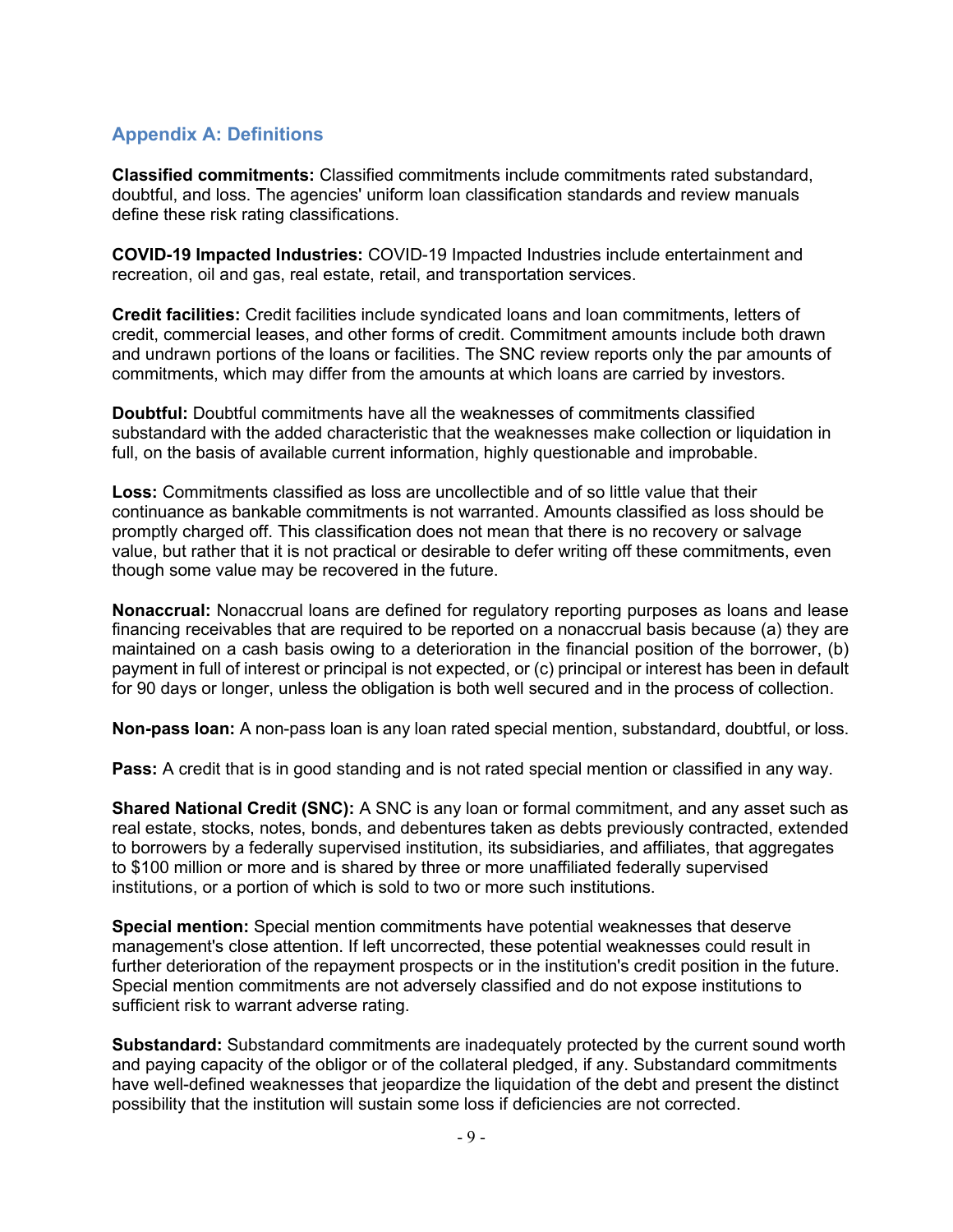## <span id="page-10-0"></span>**Appendix B: Committed and Outstanding Balances**

|      | <b>Committed and Outstanding Balances</b> |                         |                 |              |                                   |                            |                                  |                             |  |  |  |  |  |
|------|-------------------------------------------|-------------------------|-----------------|--------------|-----------------------------------|----------------------------|----------------------------------|-----------------------------|--|--|--|--|--|
|      |                                           |                         |                 | (\$Billions) |                                   |                            |                                  |                             |  |  |  |  |  |
| Year | <b>Special</b><br><b>Mention</b>          | Sub-<br><b>Standard</b> | <b>Doubtful</b> | Loss         | <b>Total</b><br><b>Classified</b> | <b>Total</b><br>Criticized | <b>Total</b><br><b>Committed</b> | <b>Total</b><br>Outstanding |  |  |  |  |  |
| 1989 | 24.0                                      | 18.5                    | 3.5             | 0.9          | 22.9                              | 46.9                       | 692                              | 245                         |  |  |  |  |  |
| 1990 | 43.1                                      | 50.8                    | 5.8             | 1.8          | 58.4                              | 101.5                      | 769                              | 321                         |  |  |  |  |  |
| 1991 | 49.2                                      | 65.5                    | 10.8            | 3.5          | 79.8                              | 129.0                      | 806                              | 361                         |  |  |  |  |  |
| 1992 | 50.4                                      | 56.4                    | 12.8            | 3.3          | 72.5                              | 122.9                      | 798                              | 357                         |  |  |  |  |  |
| 1993 | 31.7                                      | 50.4                    | 6.7             | 3.5          | 60.6                              | 92.3                       | 806                              | 332                         |  |  |  |  |  |
| 1994 | 31.4                                      | 31.1                    | 2.7             | 2.3          | 36.1                              | 67.5                       | 893                              | 298                         |  |  |  |  |  |
| 1995 | 18.8                                      | 25.0                    | 1.7             | 1.5          | 28.2                              | 47.0                       | 1,063                            | 343                         |  |  |  |  |  |
| 1996 | 16.8                                      | 23.1                    | 2.6             | 1.4          | 27.1                              | 43.9                       | 1,200                            | 372                         |  |  |  |  |  |
| 1997 | 19.6                                      | 19.4                    | 1.9             | 0.9          | 22.2                              | 41.8                       | 1,435                            | 423                         |  |  |  |  |  |
| 1998 | 22.7                                      | 17.6                    | 3.5             | 0.9          | 22.0                              | 44.7                       | 1,759                            | 562                         |  |  |  |  |  |
| 1999 | 30.8                                      | 31.0                    | 4.9             | 1.5          | 37.4                              | 68.2                       | 1,829                            | 628                         |  |  |  |  |  |
| 2000 | 36.0                                      | 47.9                    | 10.7            | 4.7          | 63.3                              | 99.3                       | 1,951                            | 705                         |  |  |  |  |  |
| 2001 | 75.4                                      | 87.0                    | 22.5            | 8.0          | 117.5                             | 192.8                      | 2,049                            | 769                         |  |  |  |  |  |
| 2002 | 79.0                                      | 112.0                   | 26.1            | 19.1         | 157.1                             | 236.1                      | 1,871                            | 692                         |  |  |  |  |  |
| 2003 | 55.2                                      | 112.1                   | 29.3            | 10.7         | 152.2                             | 207.4                      | 1,644                            | 600                         |  |  |  |  |  |
| 2004 | 32.8                                      | 55.1                    | 12.5            | 6.4          | 74.0                              | 106.8                      | 1,545                            | 500                         |  |  |  |  |  |
| 2005 | 25.9                                      | 44.2                    | 5.6             | 2.7          | 52.5                              | 78.3                       | 1,627                            | 522                         |  |  |  |  |  |
| 2006 | 33.4                                      | 58.1                    | 2.5             | 1.2          | 61.8                              | 95.2                       | 1,874                            | 626                         |  |  |  |  |  |
| 2007 | 42.5                                      | 69.6                    | 1.2             | 0.8          | 71.6                              | 114.1                      | 2,275                            | 835                         |  |  |  |  |  |
| 2008 | 210.4                                     | 154.9                   | 5.5             | 2.6          | 163.1                             | 373.4                      | 2,789                            | 1,208                       |  |  |  |  |  |
| 2009 | 195.3                                     | 337.1                   | 56.4            | 53.3         | 446.8                             | 642.1                      | 2,881                            | 1,563                       |  |  |  |  |  |
| 2010 | 142.7                                     | 256.4                   | 32.6            | 15.4         | 304.5                             | 447.2                      | 2,519                            | 1,210                       |  |  |  |  |  |
| 2011 | 106.4                                     | 190.7                   | 14.0            | 9.9          | 214.6                             | 321.0                      | 2,524                            | 1,118                       |  |  |  |  |  |
| 2012 | 99.3                                      | 161.7                   | 29.5            | 4.6          | 195.8                             | 295.1                      | 2,792                            | 1,243                       |  |  |  |  |  |
| 2013 | 115.0                                     | 164.5                   | 14.5            | 8.0          | 187                               | 302.0                      | 3,011                            | 1,362                       |  |  |  |  |  |
| 2014 | 149.2                                     | 171.0                   | 11.8            | 7.8          | 191.3                             | 340.6                      | 3,389                            | 1,568                       |  |  |  |  |  |
| 2015 | 144.2                                     | 203.2                   | 20.6            | 4.6          | 228.4                             | 372.6                      | 3,909                            | 1,867                       |  |  |  |  |  |
| 2016 | 136.4                                     | 250.7                   | 25.7            | 8.6          | 285.1                             | 421.4                      | 4,102                            | 1,986                       |  |  |  |  |  |
| 2017 | 131.7                                     | 245.1                   | 24.2            | 16.6         | 285.9                             | 417.6                      | 4,304                            | 2,149                       |  |  |  |  |  |
| 2018 | 112.4                                     | 173.9                   | 5.1             | 3.4          | 182.5                             | 294.9                      | 4,435                            | 2,106                       |  |  |  |  |  |
| 2019 | 131.2                                     | 186.3                   | 10.3            | 7.5          | 204.1                             | 335.4                      | 4,830                            | 2,359                       |  |  |  |  |  |
| 2020 | 263.9                                     | 314.8                   | 30.4            | 20.6         | 365.9                             | 629.8                      | 5,072                            | 2,620                       |  |  |  |  |  |

Note: Figures may not add to totals because of rounding.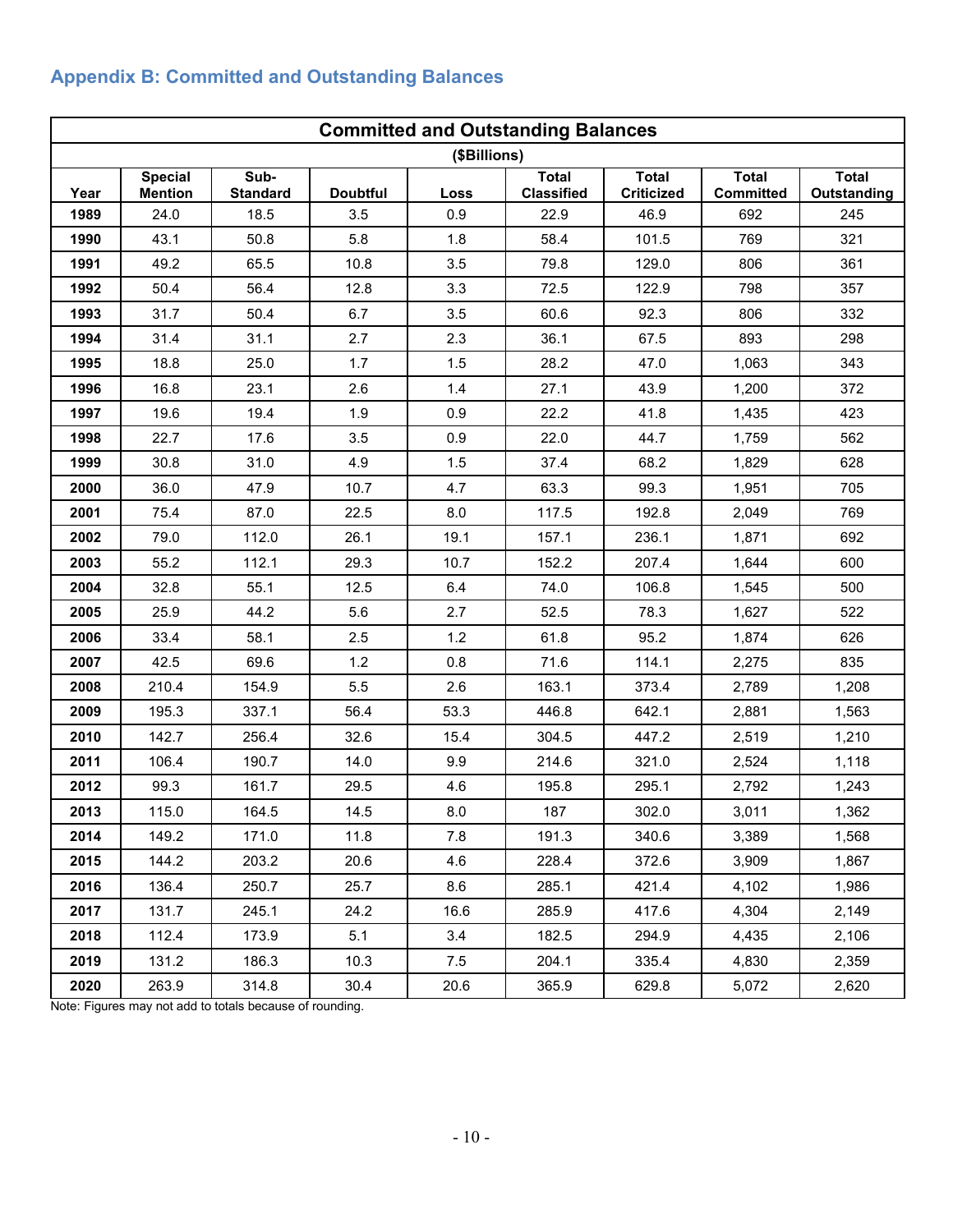## <span id="page-11-0"></span>**Appendix C: Summary of SNC Industry Trends**

| (\$Billions)           |         |         |         |               |         |         |               |         |               |              |         |              |
|------------------------|---------|---------|---------|---------------|---------|---------|---------------|---------|---------------|--------------|---------|--------------|
| Industry               | 2009    | 2010    | 2011    | 2012          | 2013    | 2014    | 2015          | 2016    | 2017          | 2018         | 2019    | 2020         |
| <b>Services</b>        |         |         |         |               |         |         |               |         |               |              |         |              |
| Commitment             | 820.1   | 735.4   | 701.3   | 784.9         | 821.2   | 927.3   | 1,062.1       | 1,101.5 | 1,150.7       | 1,232.9      | 1,348.0 | 1,419.2      |
| Classified             | 156.5   | 120.1   | 92.3    | 92.8          | 86.2    | 85.5    | 74.9          | 90.8    | 103.0         | 79.5         | 95.8    | 163.2        |
| <b>Special Mention</b> | 81.5    | 73.1    | 57.3    | 43.2          | 47.3    | 65.2    | 68.1          | 54.2    | 49.7          | 42.1         | 57.2    | 109.1        |
| % Classified           | 19.1%   | 16.3%   | 13.2%   | 11.8%         | 10.5%   | 9.2%    | 7.1%          | 8.2%    | 8.9%          | 6.4%         | 7.1%    | 11.5%        |
| % Special Mention      | 9.9%    | 9.9%    | 8.2%    | 5.5%          | 5.8%    | 7.0%    | 6.4%          | 4.9%    | 4.3%          | 3.4%         | 4.2%    | 7.7%         |
| <b>Financial</b>       |         |         |         |               |         |         |               |         |               |              |         |              |
| Commitment             | 470.9   | 391.3   | 435.4   | 462.6         | 521.9   | 598.3   | 691.7         | 752.0   | 781.7         | 880.5        | 1,002.7 | 1,104.5      |
| Classified             | 60.4    | 32.6    | 27.6    | 24.7          | 25.3    | 26.7    | 32.2          | 24.7    | 15.4          | 15.3         | 13.9    | 27.9         |
| <b>Special Mention</b> | 28.0    | 17.7    | 9.6     | 9.6           | 12.1    | 19.6    | 20.5          | 18.4    | 9.4           | 14.5         | 8.3     | 22.4         |
| % Classified           | 12.8%   | 8.3%    | 6.3%    | 5.3%          | 4.8%    | 4.5%    | 4.6%          | 3.3%    | 2.0%          | 1.7%         | 1.4%    | 2.5%         |
| % Special Mention      | 5.9%    | 4.5%    | 2.2%    | 2.1%          | 2.3%    | 3.3%    | 3.0%          | 2.4%    | 1.2%          | 1.6%         | 0.8%    | 2.0%         |
| <b>Commodities</b>     |         |         |         |               |         |         |               |         |               |              |         |              |
| Commitment             | 658.8   | 592.3   | 593.0   | 665.0         | 709.5   | 788.6   | 904.5         | 937.9   | 937.8         | 907.7        | 969.2   | 966.3        |
| Classified             | 77.8    | 57.7    | 42.5    | 34.8          | 39.4    | 43.5    | 72.1          | 114.6   | 111.2         | 50.1         | 48.5    | 99.3         |
| <b>Special Mention</b> | 34.9    | 20.4    | 14.0    | 22.4          | 27.7    | 30.0    | 23.1          | 35.7    | 48.2          | 24.8         | 28.4    | 46.5         |
| % Classified           | 11.8%   | 9.7%    | 7.2%    | 5.2%          | 5.6%    | 5.5%    | 8.0%          | 12.2%   | 11.9%         | 5.5%         | 5.0%    | 10.3%        |
| % Special Mention      | 5.3%    | 3.4%    | 2.4%    | 3.4%          | 3.9%    | 3.8%    | 2.5%          | 3.8%    | 5.1%          | 2.7%         | 2.9%    | 4.8%         |
| <b>Manufacturers</b>   |         |         |         |               |         |         |               |         |               |              |         |              |
| Commitment             | 436.6   | 368.4   | 385.2   | 431.4         | 480.1   | 531.8   | 599.2         | 632.8   | 685.3         | 691.2        | 743.2   | 798.7        |
| Classified             | 78.4    | 27.2    | 17.0    | 16.6          | 15.7    | 16.5    | 23.3          | 30.5    | 29.7          | 15.7         | 17.5    | 26.2         |
| <b>Special Mention</b> | 16.3    | 7.6     | 4.3     | 7.7           | 13.0    | 16.6    | 21.3          | 13.6    | 14.9          | 13.4         | 12.0    | 57.7         |
| % Classified           | 18.0%   | 7.4%    | 4.4%    | 3.9%          | 3.3%    | 3.1%    | 3.9%          | 4.8%    | 4.3%          | 2.3%         | 2.4%    | 3.3%         |
| % Special Mention      | 3.7%    | 2.1%    | 1.1%    | 1.8%          | 2.7%    | 3.1%    | 3.6%          | 2.1%    | 2.2%          | 1.9%         | 1.6%    | 7.2%         |
| <b>Distribution</b>    |         |         |         |               |         |         |               |         |               |              |         |              |
| Commitment             | 220.5   | 199.0   | 225.9   | 268.7         | 291.3   | 306.5   | 369.8         | 373.4   | 402.9         | 385.2        | 403.1   | 398.4        |
| Classified             | 23.2    | 19.6    | 10.0    | 10.7          | 11.8    | 11.0    | 16.7          | 15.0    | 18.0          | 18.4         | 23.0    | 32.4         |
| <b>Special Mention</b> | 12.1    | 8.4     | 9.8     | 8.9           | 12.4    | 15.9    | 8.5           | 11.0    | 5.6           | 8.4          | 12.4    | 16.1         |
| % Classified           | 10.5%   | 9.9%    | 4.4%    | 4.0%          | 4.1%    | 3.6%    | 4.5%          | 4.0%    | 4.5%          | 4.8%         | 5.7%    | 8.1%         |
| % Special Mention      | 5.5%    | 4.2%    | 4.4%    | 3.3%          | 4.3%    | 5.2%    | 2.3%          | 2.9%    | 1.4%          | 2.2%         | 3.1%    | 4.0%         |
| <b>Real Estate</b>     |         |         |         |               |         |         |               |         |               |              |         |              |
| Commitment             | 244.4   | 198.2   | 164.8   | 164.8         | 171.9   | 222.1   | 262.3         | 284.9   | 324.3         | 318.3        | 345.2   | 364.3        |
| Classified             | 49.2    | 45.9    | 23.7    | 14.4          | 5.1     | 3.9     | 5.8           | 6.6     | 5.9           | 2.9          | 4.9     | 16.7         |
| <b>Special Mention</b> | 22.3    | 15.3    | 11.4    | 6.9           | 2.1     | 2.0     | 2.3           | 3.6     | 3.9           | 9.4          | 13.0    | 11.9         |
| % Classified           | 20.1%   | 23.1%   | 14.4%   | 8.8%          | 3.0%    | 1.7%    | 2.2%          | 2.3%    | 1.8%          | 0.9%         | 1.4%    | 4.6%         |
| % Special Mention      | 9.1%    | 7.7%    | 6.9%    | 4.2%          | 1.2%    | 0.9%    | 0.9%          | 1.3%    | 1.2%          | 2.9%         | 3.8%    | 3.3%         |
| Government             |         |         |         |               |         |         |               |         |               |              |         |              |
| Commitment             | 29.9    | 34.0    | 18.5    | 14.6          | 15.3    | 15.8    | 19.1          | 19.8    | 21.0          | 18.7         | 19.1    | 20.8         |
| Classified             | 1.2     | 1.5     | 1.5     | 1.6           | 3.4     | 4.2     | 3.5           | 2.9     | 2.6           | 0.6          | 0.5     | 0.2          |
| <b>Special Mention</b> | 0.2     | 0.1     | 0.0     | 0.5           | 0.3     | 0.2     | 0.4           | 0.0     | 0.1           | 0.0          | 0.0     | 0.2          |
| % Classified           | 4.0%    | 4.3%    | 8.4%    |               | 22.4%   | 26.7%   |               | 14.6%   |               |              | 2.7%    |              |
| % Special Mention      | 0.7%    | 0.4%    | 0.0%    | 11.0%<br>3.4% | 2.1%    |         | 18.2%<br>2.1% | 0.0%    | 12.6%<br>0.3% | 3.1%<br>0.0% | 0.0%    | 1.1%<br>0.9% |
|                        |         |         |         |               |         | 1.4%    |               |         |               |              |         |              |
| All Industries (Total) |         |         |         |               |         |         |               |         |               |              |         |              |
| Commitment             | 2,881.2 | 2,518.5 | 2,524.2 | 2,792.0       | 3,011.1 | 3,390.5 | 3,908.8       | 4,102.3 | 4,303.7       | 4,434.5      | 4,830.4 | 5,072.2      |
| Classified             | 446.8   | 304.5   | 214.6   | 195.8         | 187.0   | 191.3   | 228.4         | 285.1   | 285.9         | 182.5        | 204.1   | 365.9        |
| <b>Special Mention</b> | 195.3   | 142.7   | 106.4   | 99.3          | 115.0   | 149.4   | 144.2         | 136.4   | 131.7         | 112.4        | 131.2   | 263.9        |
| % Classified           | 15.5%   | 12.1%   | 8.5%    | 7.0%          | 6.2%    | 5.6%    | 5.8%          | 6.9%    | 6.6%          | 4.1%         | 4.2%    | 7.2%         |
| % Special Mention      | 6.8%    | 5.7%    | 4.2%    | 3.6%          | 3.8%    | 4.4%    | 3.7%          | 3.3%    | 3.1%          | 2.5%         | 2.7%    | 5.2%         |

Note: Figures may not add to totals because of rounding. Chart was revised to correct an error in the historical 2009 – 2018 data for the Financial and Commodities industries.